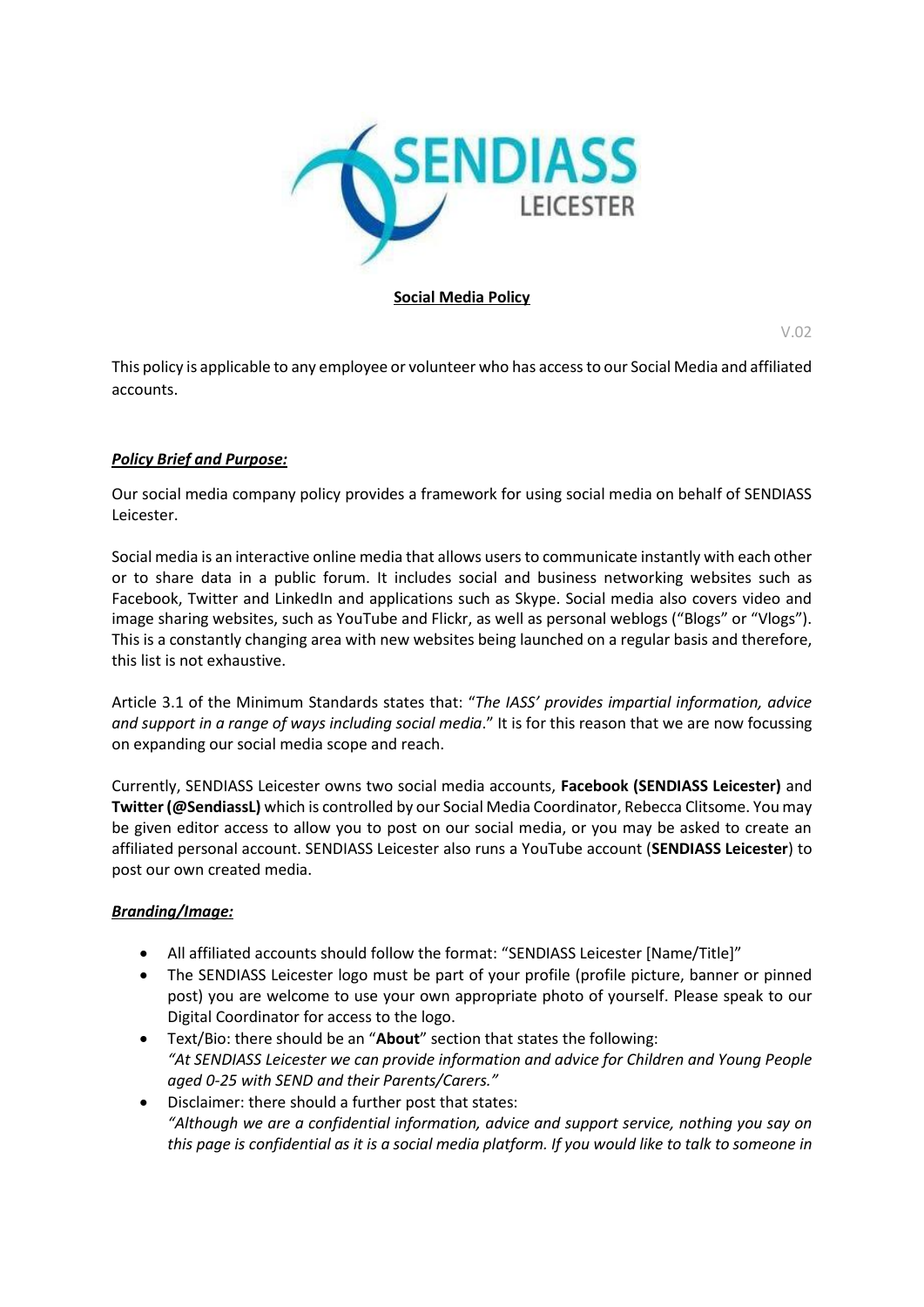*confidence, please contact our SENDIASS service directly by calling 0116 482 0870 or through email: [info@sendiassleicester.org.uk](mailto:info@sendiassleicester.org.uk)"*

- Impartiality: It is important to present yourself as a SENDIASS Service/Individual and maintain impartiality. There should be no bias or influence by any particular organisation, party, point of view or policy
- Appropriate content to be posted: we have a series of posts that we generally share on particular days. Please speak to the Social Media Coordinator about any of these. You can post relevant news, articles, images and events that are relevant to our scope of service.
- Any questions, please speak to the Digital Coordinator

# *Representing SENDIASS:*

You may have a SENDIASS affiliated personal social media account (such as @SENDIASSLLeader – the Leicester team leader account). These accounts are to represent SENDIASS or speak on SENDIASS' behalf. Employees must be aware at all times that, while contributing to SENDIASS Leicester's social media activities, they are representing SENDIASS Leicester, and so should use the same safeguards as they would any other type of communication about SENDIASS that is in the public arena.

Employees should:

- **Be respectful, polite and patient** when engaging in conversations on our behalf. They should be extra careful when making declarations or promises towards service users, partners or funders.
- **Avoid speaking on matters outside their field of expertise** when possible. Everyone should be careful not to answer questions or make statements that fall under somebody else's responsibility
- **Follow our Confidentiality Policy and Data Protection Policy** and observe the laws on copyright, plagiarism and fair use
- **Obtain permission from your line manager** before embarking on a public campaign using social media
- **Request your line manager to check content** before it is posted online
- **Try to avoid deleting or ignoring comments** for no reason you should listen and reply to criticism, or direct them to our feedback/complaints procedure
- **Never post discriminatory, offensive or libellous content and commentary**
- You should **correct or remove any misleading or false content** as quickly as possible

# *Monitoring Internet Use and Online Communications*

SENDIASS Leicester has the right, without your consent, to monitor and record your use of the internet and online communications, both during routine audit and in specific cases where a problem relating to excessive or unauthorised use is suspects. The purposes of such monitoring are:

- a) To establish the existence of facts
- b) Ensuring compliance with regulatory or self-regulatory practices, procedures, rules or codes
- c) Investigating or detecting unauthorised use of social media
- d) Ascertaining and maintaining standards of service
- e) Investigating, detecting and preventing crime
- f) Investigating, detecting and ensuring safeguarding and confidentiality is maintained